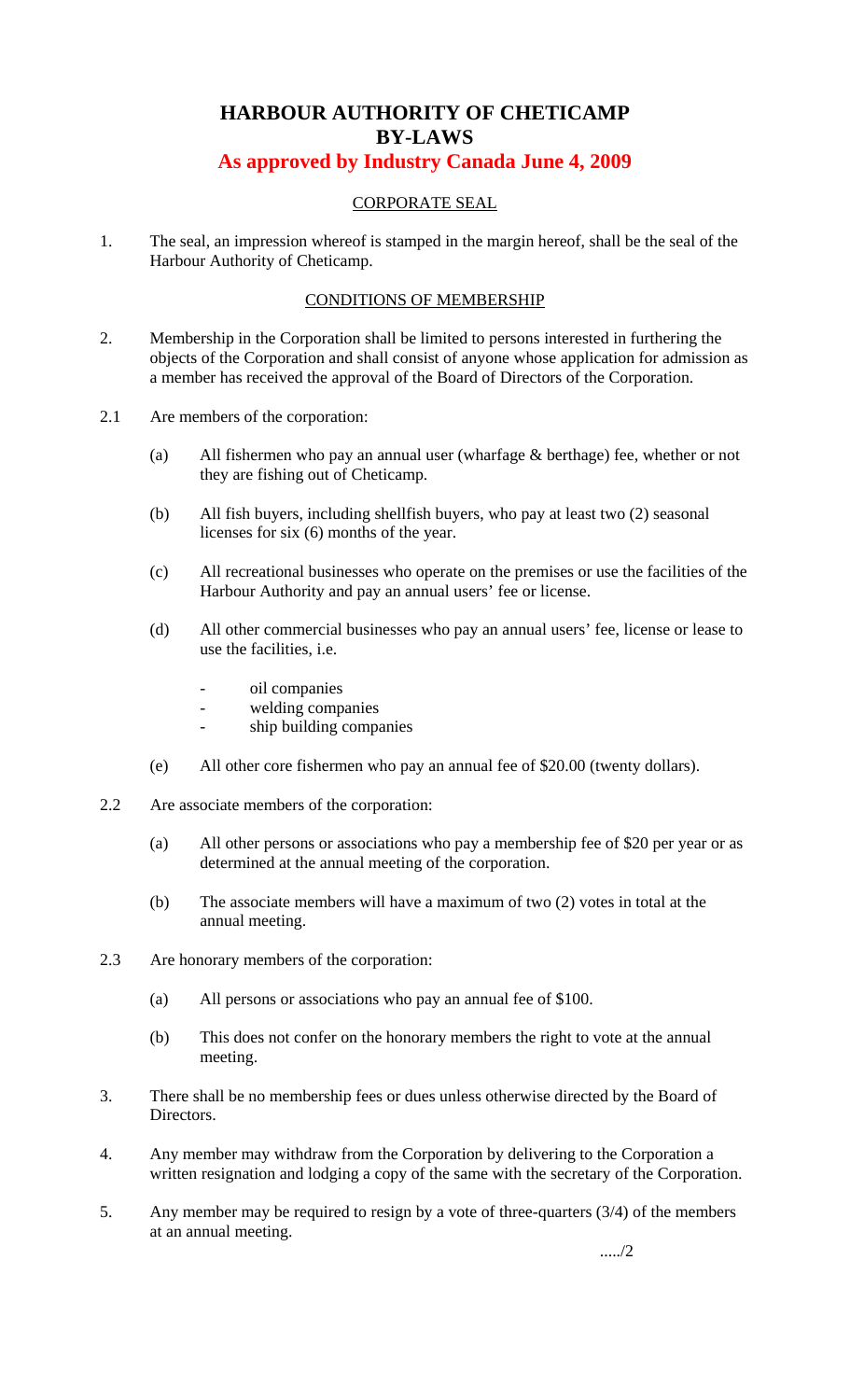#### HEAD OFFICE

- 2 -

6. The Head Office of the Corporation shall be in the Village of Cheticamp, Province of Nova Scotia, POSTAL CODE B0E 1H0.

#### BOARD OF DIRECTORS

- 7. The property and business of the Corporation shall be managed by a board of ten (10) directors of whom six (6) shall constitute a quorum. The Board of Directors may on literature of the Corporation be designated as a Board of Governors.
- 7.1 The Board of Directors shall consist of:
	- the president
	- the vice-president
	- the secretary
	- the treasurer
	- six (6) other members, of which at least one (1) includes an associate member.
- 8. The applicants for incorporation shall become the first directors of the Corporation whose term of office on the Board of Directors shall be for two (2) years.
- 9. At the second annual meeting of members, the Board of Directors then elected shall replace the provisional directors named in the Letters Patent of the Corporation.
- 10. Successors to the first directors shall be elected for a term of three (3) years by the members at an annual meeting of members who can be elected for subsequent terms.
- 11. The office of Director shall be automatically vacated:

a) if a Director shall resign his office by delivering a written resignation to the secretary of the Corporation;

- b) if he is found to be a lunatic or becomes of unsound mind;
- c) if he becomes bankrupt or suspends payment or compounds with his creditors;

d) if at a special general meeting of members a resolution is passed by 3/4 of the members present at the meeting that he be removed from office;

e) on death;

provided that if any vacancy shall occur for any reason in this paragraph contained, the Board of Directors by majority vote, may, by appointment, fill the vacancy with a member of the Corporation.

12. Meetings of the Board of Directors may be held at any time and place to be determined by the directors provided that seven (7) clear days notice of such meeting shall be sent in writing to each director, provided there shall be at lease one (1) meeting per year of the Board of Directors. No error or omission in giving notice of any meeting of the Board of Directors or any adjourned meeting of the Board of Directors of the Corporation shall invalidate such meeting or make void any proceedings taken thereat and any director may at any time waive notice of any such meeting and may ratify, approve and confirm any or all proceedings taken or had therat. Each director is authorized to exercise one (1) vote. A notice sent by mail must be sent fourteen (14) days in advance of the meeting.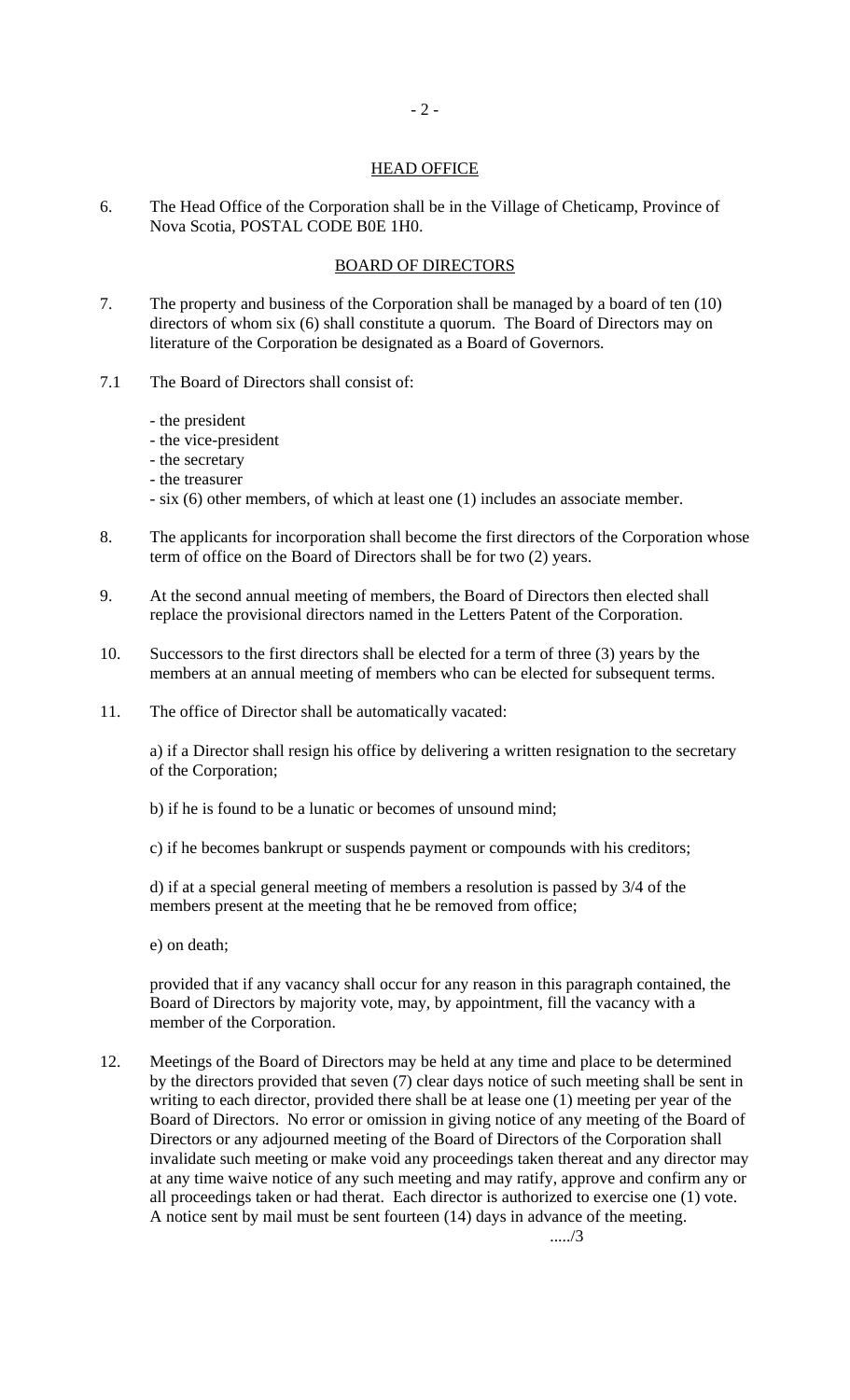- 13. Directors and executive committee members, as such, shall not receive any stated remuneration for their services, but, by resolution of the Board of Directors, expenses for their attendance may be allowed for their attendance at each regular or special meeting of the Board of Directors. Nothing herein contained shall be construed to preclude any director from serving the Corporation as an officer or in any other capacity and receiving compensation therefor. The directors shall serve as such without remuneration and no director shall directly or indirectly receive any profit from his position as such; provided that a director may be paid reasonable expenses incurred by him in the performance of his duties and provided further that any director who is engaged in or is a member of a firm engaged in any business or profession may act in and be paid the usual professional costs and charges for any professional business required to be done in connection with the administration of the affairs of the Corporation.
- 14. A retiring director shall remain in office until the dissolution or adjournment of the meeting at which his retirement is accepted and his successor is elected. A director shall hold office until the third annual meeting of members following his election or appointment.
- 15. The Board of Directors may appoint such agents and engage such employees as it shall deem necessary from time to time and such persons shall have such authority and shall perform such duties as shall be prescribed by the Board of Directors at the time of such appointment.
- 16. The remuneration of all officers, agents and employees and committee members shall be fixed by the Board of Directors by resolution. Such resolution shall have force and effect only until the next meeting of members when such resolution shall be confirmed by resolution of the members, or in the absence of such confirmation by the members, then the remuneration to such officers, agents or employees and committee members shall cease to be payable from the date of such meeting of members.

## INDEMNITIES TO DIRECTORS AND OTHERS

- 17. Every director or officer of the Corporation or other person who has undertaken or is about to undertake any liability on behalf of the Corporation or any company controlled by it and their heirs, executors and administrators, and estate and effects, respectively, shall from time to time and at all times, be indemnified and saved harmless out of the funds of the Corporation, from and against;
	- a) all costs, charges and expenses which such director, officer or other person sustains or incurs in or about any action, suit or proceedings which is brought, commenced or prosecuted against him, or in respect of any act, deed, matter or thing whatsoever, made, done or permitted by him, in or about the execution of the duties of his office
	- or in respect of any such liability;

b) all other costs, charges and expenses which he sustains or incurs in or about or in relation to the affairs thereof, except such costs, charges or expenses as are occasioned by his own wilful neglect or default.

#### POWERS OF DIRECTORS

18. The directors of the Corporation may administer affairs of the Corporation in all things and make or cause to be made for the Corporation, in its name, any kind of contract which the Corporation may lawfully enter into and, save as hereinafter provided, generally, may exercise all such other powers and do all such other acts and things as the Corporation is by its charter or otherwise authorized to exercise and do.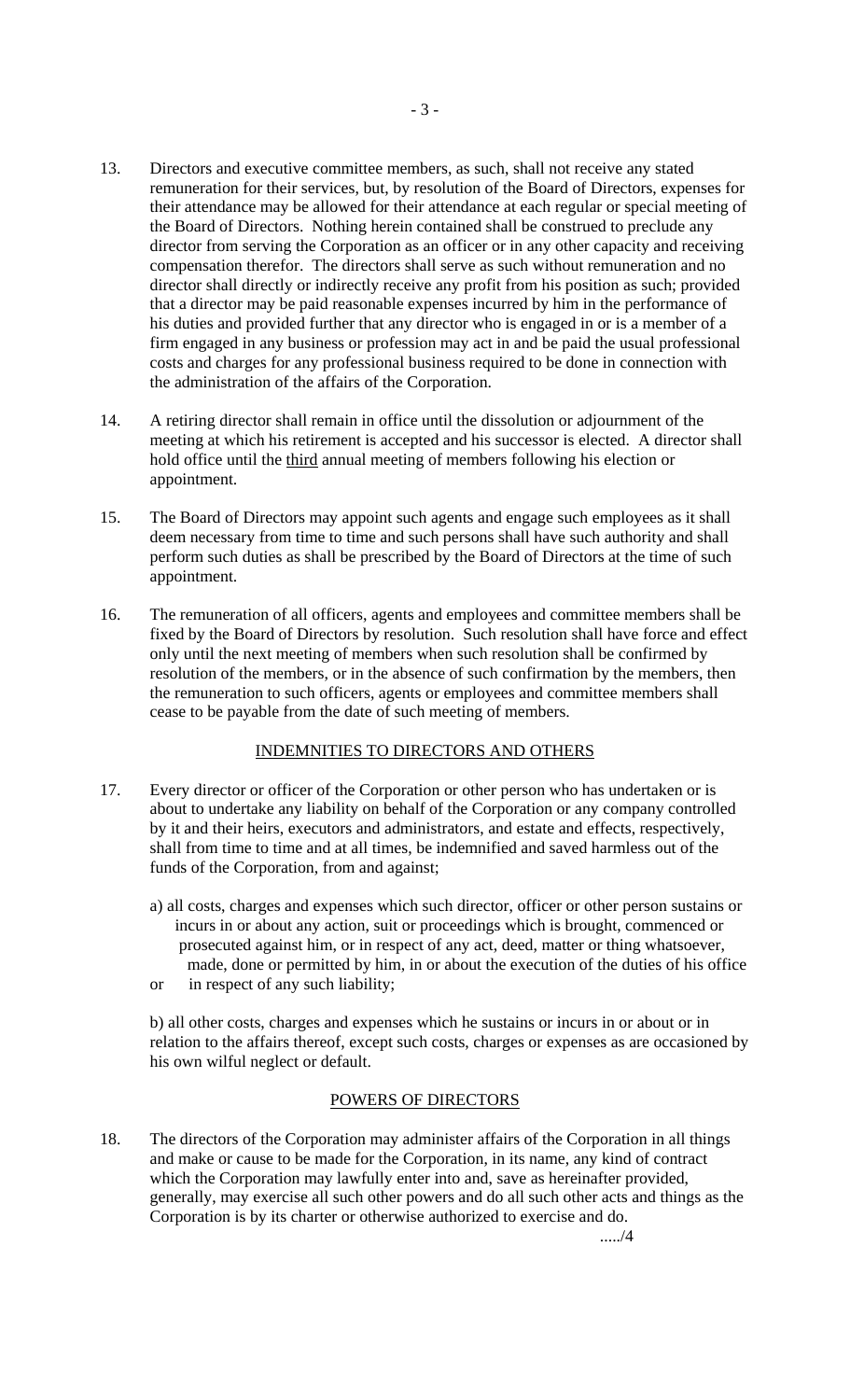- 19. The directors shall have power to authorize expenditures on behalf of the Corporation from time to time and may delegate by resolution to an officer or officers of the Corporation the right to employ and pay salaries to employees. The directors shall have the power to make expenditures for the purpose of furthering the objects of the Corporation. The directors shall have the power to enter into creating a trust fund in which the capital and interest may be made available for the benefit of promoting the interest of the Harbour Authority of Cheticamp in accordance with such terms as the Board of Directors may prescribe.
- 19.1 The directors of the Corporation shall have power from time to time:

a) to authorize the borrowing of money upon the credit of the Corporation; and,

b) to limit or authorize an increase in the amount to be borrowed;

provided that the total indebtedness accrued to the Corporation rough borrowing shall at no time exceed \$200,000 (two hundred thousand dollars), and provided further that all borrowing in excess of \$25,000 (twenty-five thousand dollars) shall be approved by the ex-officio Assistant Treasurer. The directors may delegate by resolution to an officer or officers of the Corporation the power to borrow money upon the credit of the Corporation up to a maximum of \$200,000 (two hundred thousand dollars).

- 19.2 The directors of the Corporation shall have power from time to time to:
	- a) issue debentures or other securities of the corporation;
	- b) pledge or sell such debentures or other securities for such sums and at such prices as may be deemed expedient; and,

c) secure any such debentures, or other securities, or any other present or future borrowing or liability of the Corporation, by mortgage, hypotheca, charge or pledge of all or any currently owned or subsequently acquired real and personal, movable and immovable, property of the Corporation, and the undertaking and rights of the Corporation.

- 20. The officers of the Corporation shall be a president, vice-president, secretary and treasurer and any such other officers as the Board of Directors may by by-law determine. Any two offices may be held by the same person.
- 21. The President shall be elected at the annual meeting of the members. Officers other than president of the Corporation shall be appointed by resolution of the Board of Directors following each annual meeting of the members.
- 22. The officers of the Corporation shall hold office for three (3) years from the date of appointment or election or until their successors are elected or appointed in their stead.
- 23. All officers shall be directors of the Corporation and they shall cease to be officers if they cease to be directors or if they are removed by a majority of the Board of Directors.
- 24. The President shall be the chief executive officer of the Corporation. He shall preside at all meetings of the Corporation and of the Board of Directors. He shall have the general and active management of the affairs of the Corporation. He shall see that all orders and resolutions of the Board of Directors are carried into effect.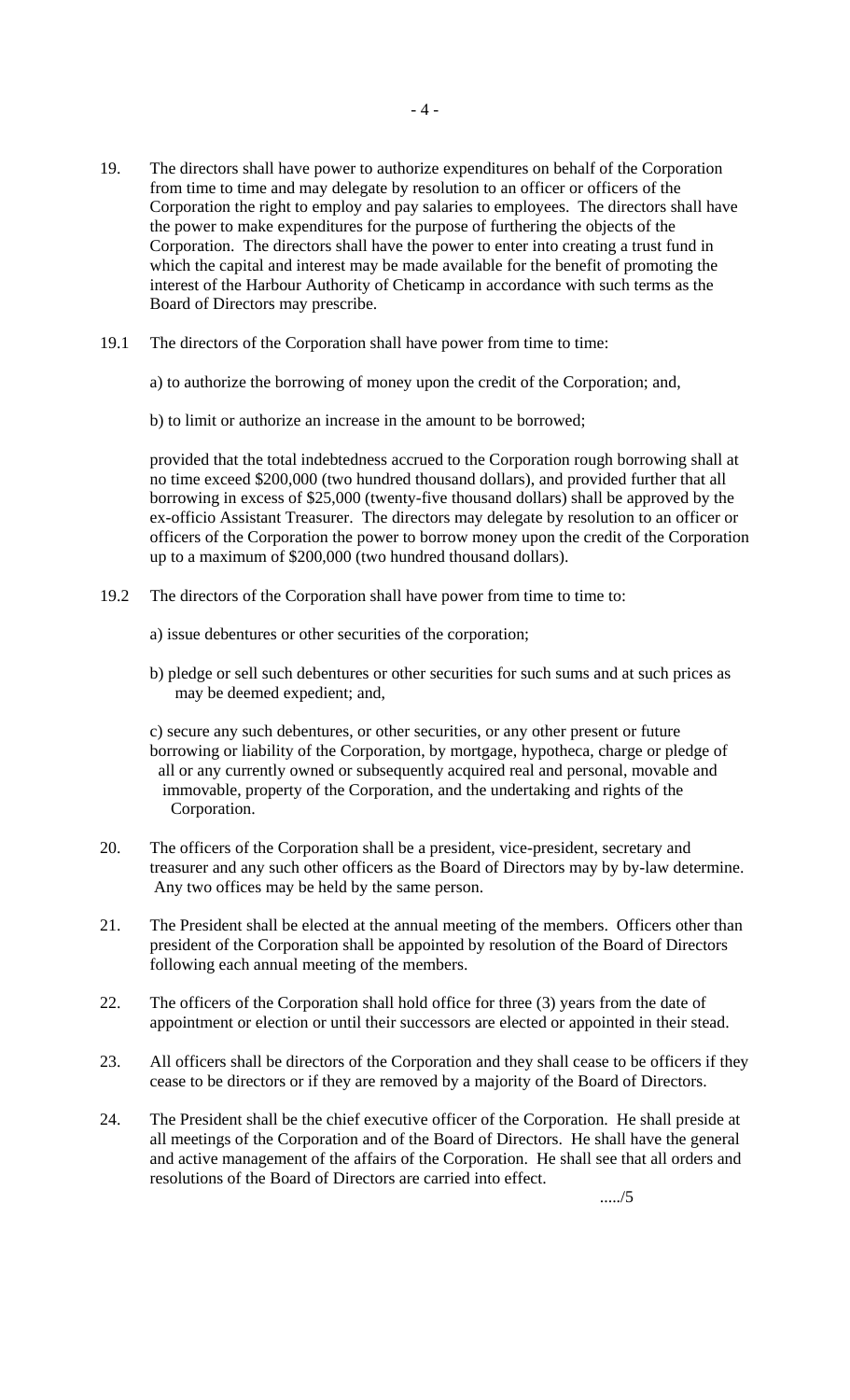- 25. The Vice-president shall, in the absence or disability of the President, perform the duties and exercise the powers of the president and shall perform such other duties as shall from time to time be imposed upon him by the Board of Directors.
- 26. The Treasurer shall have the custody of the funds and securities of the Corporation and shall keep full and accurate accounts of all assets, liabilities, receipts and disbursements of the Corporation in the books belonging to the Corporation and shall deposit all monies, securities and other valuable effects in the name and to the credit of the Corporation in such chartered bank or trust company, or, in the case of securities, in such registered dealer in securities as may be designated by the Board of Directors from time to time. He shall disburse the funds of the Corporation as may be directed by proper authority taking proper vouchers for such disbursements, and shall render to the president and directors at the regular meeting of the Board of Directors, or whenever they may require it, an accounting of all the transactions and a statement of the financial position of the Corporation. He shall also perform such other duties as may from time to time be directed by the Board of Directors.
- 27. The ex-officio Assistant Treasurer shall be the Regional director of Small Craft Harbours. The ex-officio Assistant Treasurer shall authorize all expenditures which exceed the amount of \$25,000 (twenty-five thousand dollars).
- 28. The secretary may be empowered by the Board of Directors, upon resolution of the Board of Directors, to carry on the affairs of the Corporation generally under the supervision of the officers thereof and shall attend all meetings and act as clerk thereof and record all votes and minutes of all proceedings in the books to be kept for that purpose. He shall give or cause to be given notice of all meetings of the members and of the Board of Directors, and shall perform such other duties as may be prescribed by the Board of Directors or President, under whose supervision he shall be. He shall be custodian of the seal of the Corporation, which he shall deliver only when authorized by a resolution of the Board of Directors to do so and to such person or persons as may be named in the resolution.
- 29. The duties of all other officers of the Corporation shall be such as the terms of their engagement call for or the Board of Directors requires of them.

#### EXECUTION OF DOCUMENTS

30. Contracts, documents, or any instruments in writing requiring the signature of the Corporation, shall be signed by any two officers and all contracts, documents and instruments in writing so signed shall be binding upon the Corporation without any further authorization or formality. The directors shall have power from time to time by resolution to appoint an officer or officers on behalf of the Corporation to sign specific contracts, documents and instruments in writing. The directors may give the Corporation's power of attorney to any registered dealer in securities for the purposes of the transferring of and dealing with any stocks, bonds, and other securities of the Corporation. The seal of the Corporation when required may be affixed to contracts, documents and instruments in writing signed as aforesaid or by any officer or officers appointed by resolution of the Board of Directors.

## **MEETINGS**

31. The annual or any other general meeting of the members shall be held at the head office of the Corporation or at any place in Canada as the Board of Directors may determine and on such day as the said directors shall appoint.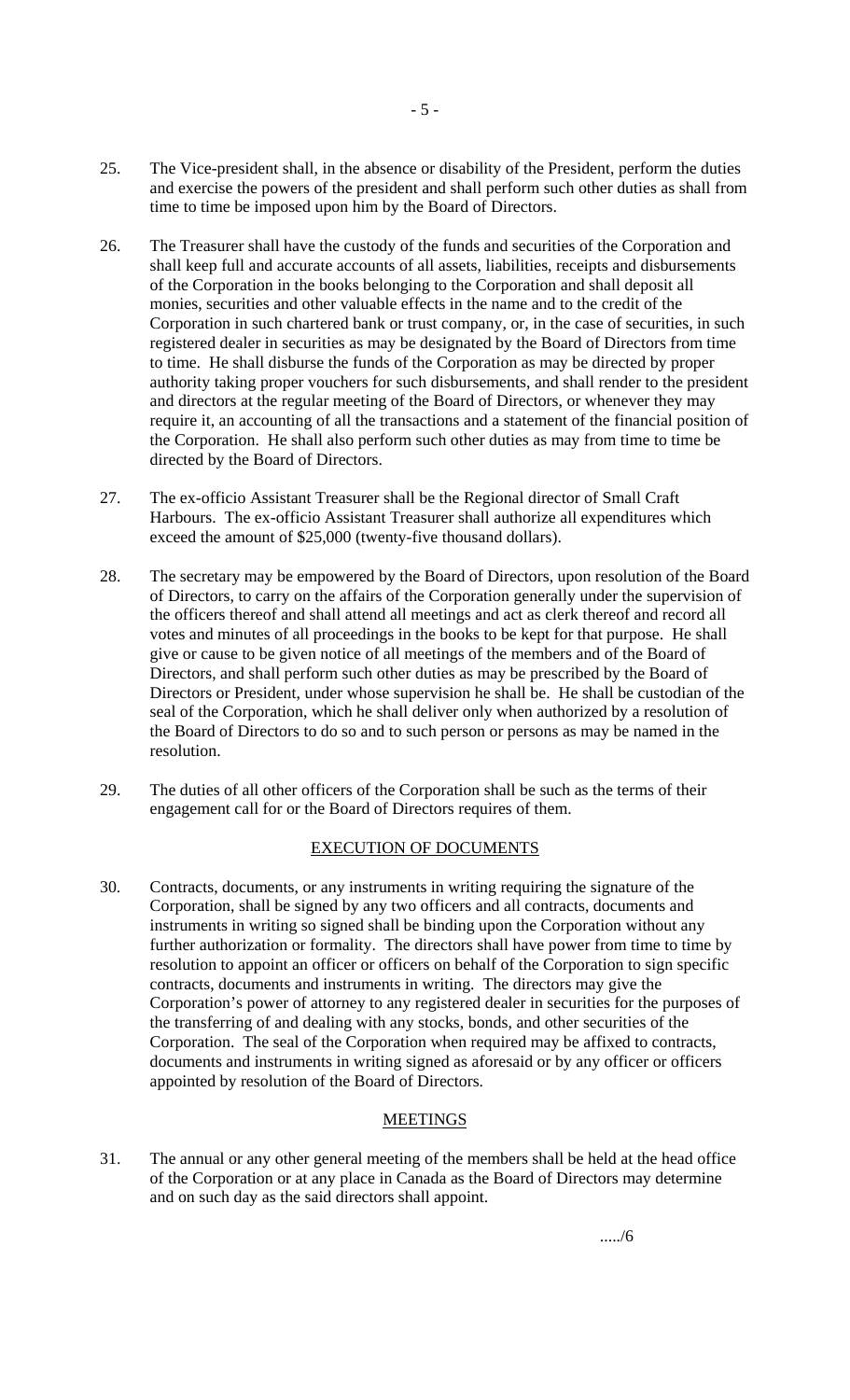- 32. At every annual meeting, in addition to any other business that may be transacted, the report of the directors, the financial statement and the report of the auditors shall be presented and a Board of Directors elected and auditors appointed for the ensuing year. The members may consider and transact any business either special or general at any meeting of the members. The Board of Directors or the President or Vice-President shall have power to call, at any time, a general meeting of the members of the Corporation.
- 32.1 The members present at the annual meeting will appoint an auditor.
- 33. Fourteen (14) days' prior written notice shall be given to each member of any annual or special general meeting of members. Members present in person at a meeting shall constitute a quorum. Each member and associate member present at a meeting shall have the right to exercise one vote.
	- a) A petition signed by 50% of the members plus 1 requesting a meeting for the removal of directors or a director shall be complied with by the Board of Directors.
- 34. No error or omission in giving notice of any annual or general meeting or any adjourned meeting, whether annual or general, of the members of the Corporation shall invalidate such meeting or make void any proceedings taken thereat and any member may at any time waive notice of any such meeting and may ratify, approve and confirm any or all proceedings taken or had thereat. For purpose of sending notice to any member, director or officer for any meeting or otherwise, the address of the member, director or officer shall be his last address recorded on the books of the Corporation.

## MINUTES OF BOARD OF DIRECTORS AND EXECUTIVE COMMITTEES

35. The minutes of the Board of Directors or the minutes of the Executive Committee shall not be available to the general membership of the Corporation but shall be available to the Board of Directors, each of whom shall receive a copy of such minutes.

#### VOTING OF MEMBERS

36. At all meeting of members of the Corporation every question shall be determined by a majority of votes unless otherwise specifically provided by statute or by these by-laws.

## FINANCIAL YEAR

- 37. Unless otherwise ordered by the Board of Directors the fiscal year-end of the Corporation shall be April 1 to March 31.
- 38. The Board of Directors may appoint committees whose members will hold their offices at the will of the Board of Directors.

#### AMENDMENT OF BY-LAWS

39. The by-laws of the Corporation not embodied in the Letters Patent may be repealed or amended by by-law enacted by a majority of the directors at a meeting of the Board of Directors and sanctioned by an affirmative vote of at least two-thirds (2/3) of the members at a meeting duly called for the purpose of considering the said by-law, provided that the repeal or amendment of such by-laws shall not be enforced or acted upon until the approval of the Minister of Consumer and Corporate Affairs has been obtained.